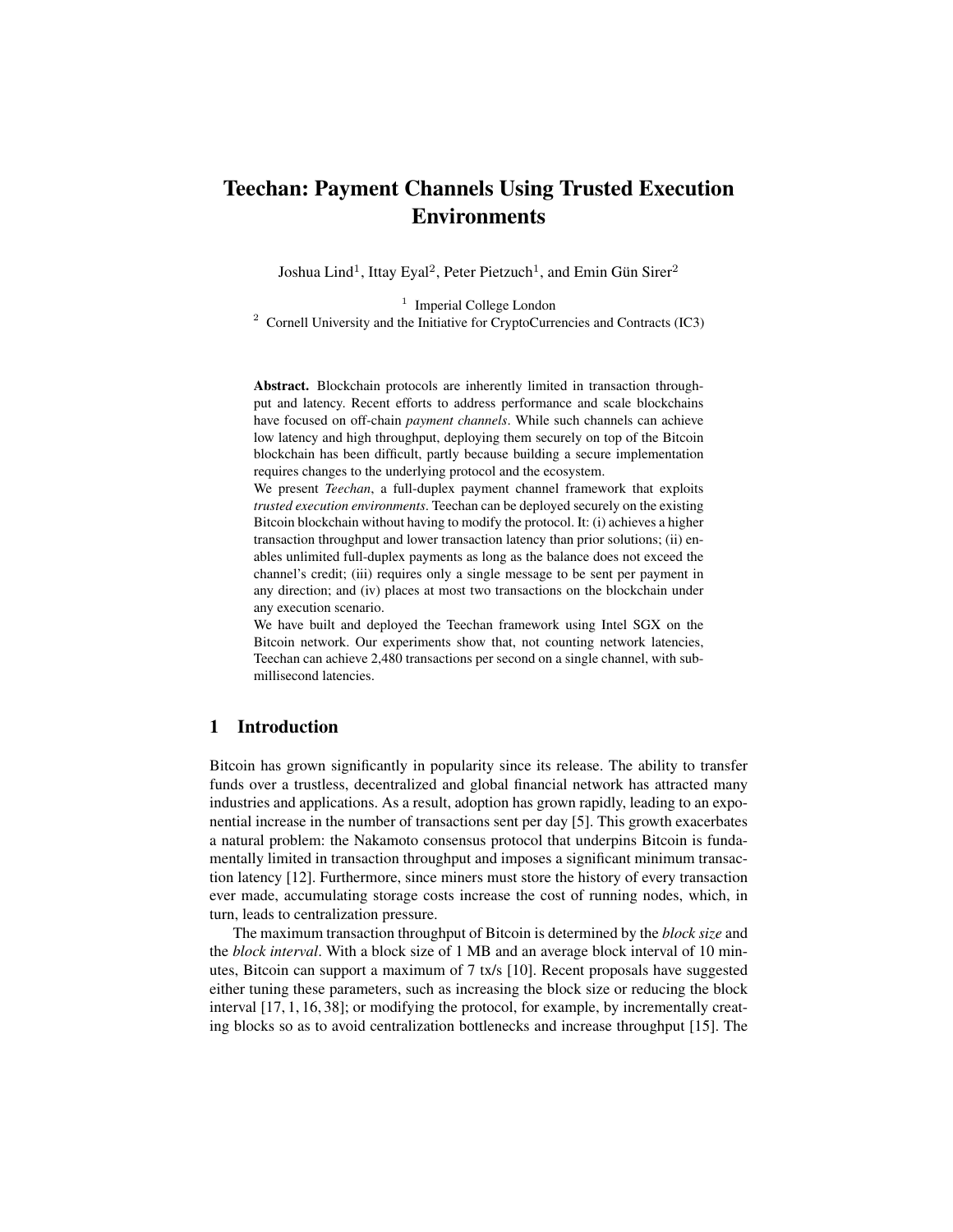former approach cannot scale Bitcoin by more than one order of magnitude, while the latter requires changes to the underlying protocol, which practitioners have been reticent to make. Other research suggests that hardware limits, such as the cost of signature verification and storage latencies, cap Bitcoin to 200 tx/s [13].

To handle demanding workloads, such as credit card processing ( $\geq 10,000$  tx/s), recent proposals have focused on moving transactions off the blockchain through the use of point-to-point *payment channels* [18, 13, 33]. Payment channels allow for efficient, trustless fund transfers, in which parties can exchange transactions without having to impact the blockchain except when the channel is *established* or *terminated*. Consequently, two parties can engage in a large number of fund transfers, only settling the net result on the blockchain. This decreases transaction confirmation latency, as only two entities are involved, and reduces the load on the blockchain and network: throughput scales linearly with the number of channels.

Despite the advantages of bidirectional payment channels, none have been deployed securely on the existing Bitcoin network, as they assume modifications to the underlying protocol. Specifically, they require transaction IDs to be set before they are signed—a proposal to address this issue, SegWit [28], is currently mired in controversy [9].

We present Teechan, the first *high-performance micropayment protocol* that supports practical, secure, and efficient fund transfers on the current Bitcoin network. Similar in design to Duplex Micropayment Channels and the Lightning Network, Teechan uses multi-signature time-locked transactions to establish long-lived payment channels between two mutually distrusting parties. It fundamentally differs from existing protocols, however, in that it leverages *trusted execution environments* (TEEs) to strengthen the guarantees provided by the framework: (i) Teechan does not require any changes to the Bitcoin network; (ii) it enables infinite channel reuse as long as the balance does not exceed the channel limits; and (iii) it is time- and space-efficient, requiring only oneway messages for sending payments and two transactions to be placed on the blockchain in total. Section 6 discusses the comparison to prior art in detail.

At a high level, current implementations of TEEs can provide confidentiality and integrity guarantees for code and data, but cannot guarantee liveness or safe termination for a protocol. Teechan is designed in a manner that, despite these limitations, no party can gain access to more funds than their current net balance. In particular, the TEE ensures that the private keys that control the channel are never exposed to untrusted software or hardware, ruling out a large class of potential attacks. These guarantees are robust in the presence of compromised privileged software, such as the operating system, hypervisor, and BIOS. In addition, an attacker who has full control of the hardware outside of the CPU package, including the RAM, the system bus and the network, cannot violate our security guarantees.

Overall, our paper makes the following contributions: (i) it presents Teechan, a practical framework for low-latency, high-throughput, secure off-chain Bitcoin transactions between mutually-distrusting parties; (ii) it describes the detailed operation of a prototype implementation of this framework using Intel SGX as the TEE; and finally, (iii) it presents preliminary performance measurements from our prototype implementation, demonstrating that Teechan can achieve 2,480 tx/s on a single payment channel, thereby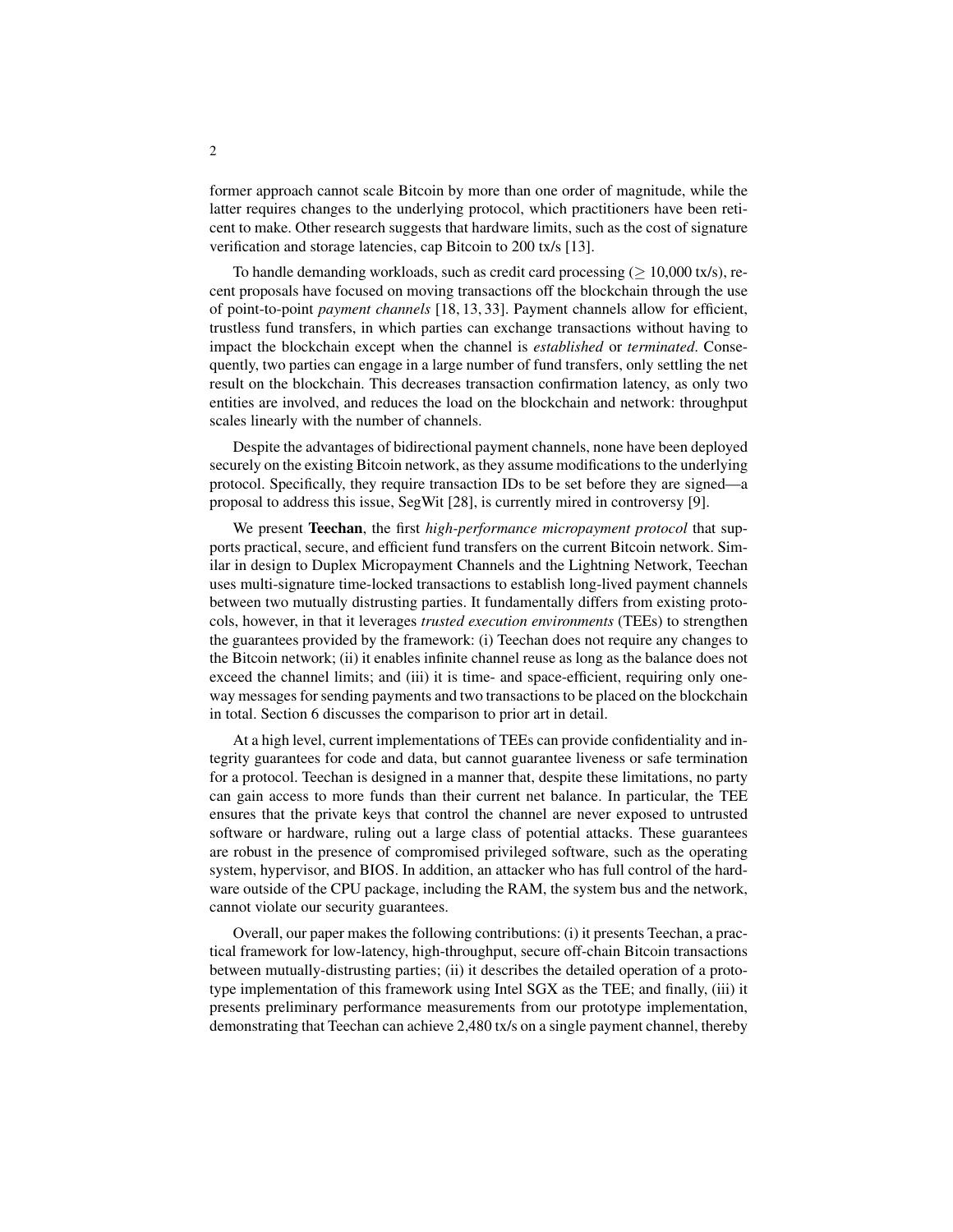enabling system-wide aggregate throughput that can compete with and surpass the requirements of credit card payment networks.

# 2 Background

In this section, we provide background on the technologies that underpin Teechan. We first give a short overview of Bitcoin, explore why it is unable to scale, and then describe a trusted execution environment as provided by Intel SGX.

Bitcoin Bitcoin [31] is a distributed peer-to-peer network that executes a replicated state machine. Each peer, or *node*, in the network maintains and updates a copy of the Bitcoin *blockchain*, an append-only log that contains the transaction history of every account in the network. Users interact with the network by issuing *transactions* to transfer Bitcoins (*BTC*). Valid transactions consume unspent transactions as *inputs* and create new unspent *outputs* that can later be used in a new transaction. To spend an *unspent output*, a condition specified by a *locking script* must be met. Typically, a signature matching an address proves that the user spending the output owns the account claiming the funds. More complex locking scripts can be expressed, such as *m-of-n multisig* transactions, where *m* signatures are required out of *n* possible signatures to spend the funds; and *timelocked transactions*, which can only be spent after a point in the future.

Transactions are appended to the Bitcoin ledger in batches known as *blocks*. Each block includes a unique ID, and the ID of the preceding block, forming a chain. Peers in the network compete to generate and append these blocks to the blockchain. This process, known as *mining*, is computationally expensive and requires solving a cryptographic puzzle. Miners are compensated for their efforts via the *block reward* as well as the *transaction fees* collected from the transactions in that block. The Bitcoin protocol dynamically adjusts the difficulty of the cryptographic puzzle so that a block is appended to the blockchain at an average rate of one block every ten minutes. In cases in which there are multiple blocks with the same parent (*forks*), the network adopts the chain with the greatest difficulty.

This protocol architecture protects against *double spend* attacks. In such an attack, two conflicting transactions claim the same unspent outputs. The Bitcoin protocol will ensure that the miners will mine at most one of these transactions, and clients of the network will wait for additional succeeding blocks (typically, 6) to guard against forks and reorganizations [4].

Overall, the Bitcoin protocol suffers from two fundamental limitations. First, because it limits the size of each block and the rate of block generation, the network is fundamentally limited in throughput. Second, because the suffix of the blockchain is subject to reorganization, users must wait until their transactions are buried sufficiently deeply, incurring a minimum latency.

Trusted Execution Environments with Intel SGX Intel's *Software Guard Extensions* (SGX)[19, 22, 11] enable application code to be executed with confidentiality and integrity guarantees. SGX provides *trusted execution environments* known as secure *enclaves* that isolate code and data using hardware mechanisms in the CPU. Assuming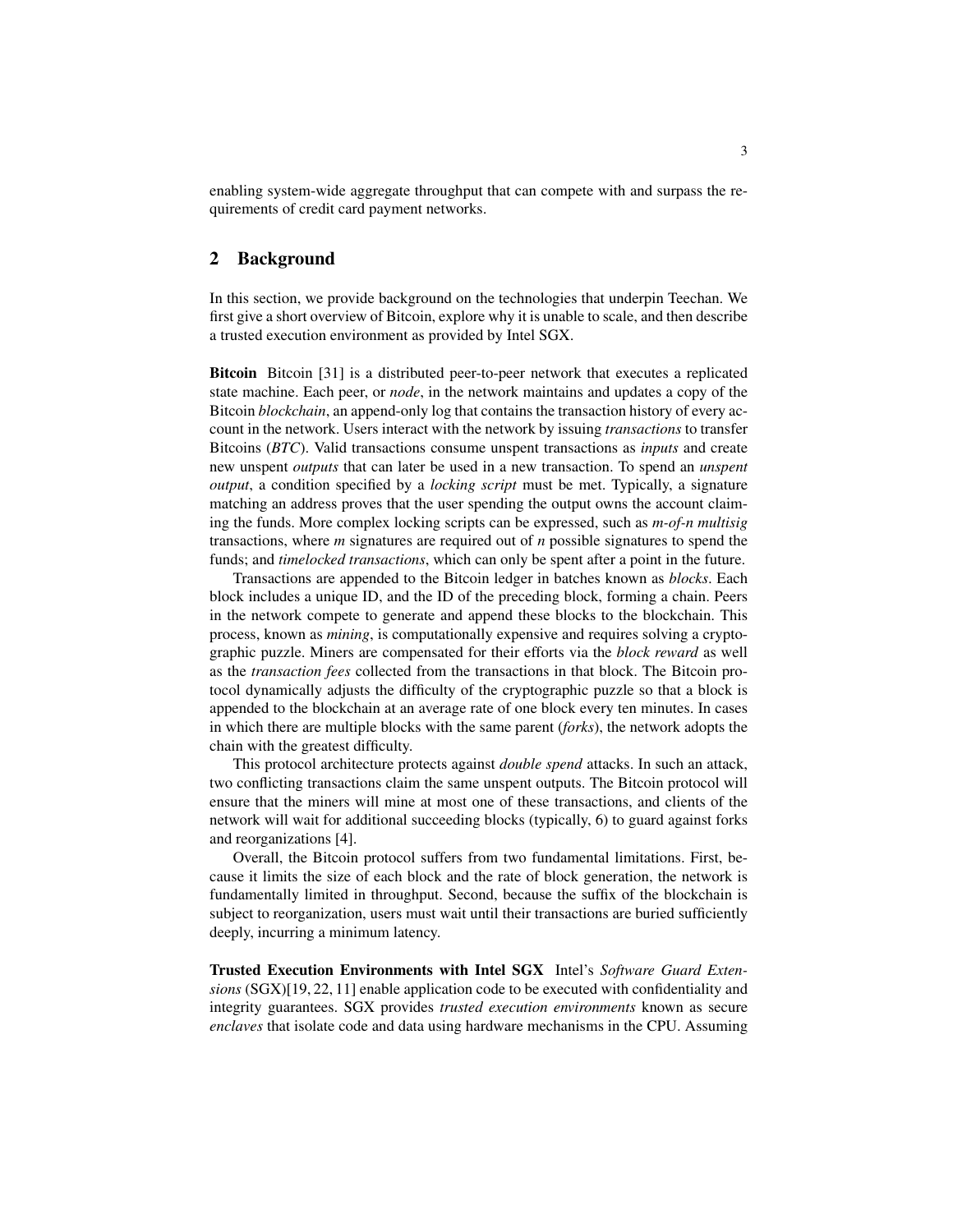the physical CPU package is not breached, SGX enclaves are protected from an attacker with physical access to the machine, including access to the memory, the system bus, BIOS, and peripherals.

During execution, enclave code and data reside in a region of protected memory called the *enclave page cache* (EPC). When enclave code and data is resident on-chip, it is guarded by CPU access controls; when it is flushed to DRAM or disk, it is encrypted. A memory encryption engine encrypts and decrypts cache lines in the EPC as they are written to and fetched from DRAM. Enclave memory is also integrity-protected, ensuring that modifications and rollbacks can be detected, and the enclave can terminate execution. Only code executing inside the enclave is permitted to access the EPC. Enclave code can, however, access all memory outside the enclave directly. As enclave code is always executed in user mode, any interaction with the host OS through system calls, e.g., for network or disk I/O, must execute outside the enclave. Invocations of the enclave code can only be performed through well-defined entrypoints under the control of the application programmer.

In addition, SGX supports *remote attestation* [23], which enables an enclave to acquire a signed statement from the CPU that it is executing a particular enclave with a given hash of memory, known as a *quote*. A third-party attestation service, e.g., as provided by the *Intel Attestation Service* (IAS), can certify that these signed statements originate from authentic CPUs conforming to the SGX specification.

# 3 Model and Goals

Payment channels are applicable when two parties have long-lived financial relationships that require frequent interaction with high-throughput, low latency, and privacy guarantees. The central goal for Teechan, then, is to construct a duplex payment channel between two such endpoints, assuming that these endpoints are equipped with trusted execution environments.

Threat Model and Assumptions Our threat model assumes that both parties wish to exchange funds but mutually distrust one another. Each party is potentially malicious, i.e., they may attempt to steal funds, avoid making payments, and deviate from the agreement if it benefits them. Any time during channel establishment, execution, and closure, each party may drop, send, record, modify, and replay arbitrary messages in the protocol. Either party may terminate the channel at any time, and failures are possible.

We assume that each party has a TEE-capable machine and trusts the Bitcoin blockchain, its own environment, the local and remote TEEs, and the code that executes the Teechan duplex channel protocol. The rest of the system, such as the network between the parties and the other party's software stacks (outside the TEE) and hardware are untrusted. During protocol execution, any party may therefore: (i) access or modify any data in its memory or stored on disk; (ii) view or modify its application code; and (iii) control any aspect of its OS and other privileged software.

Our threat model does not take into account denial-of-service attacks or sidechannel attacks. In practice, these are difficult to exploit, possible to mitigate, and the subject of separate work outside the scope of this paper.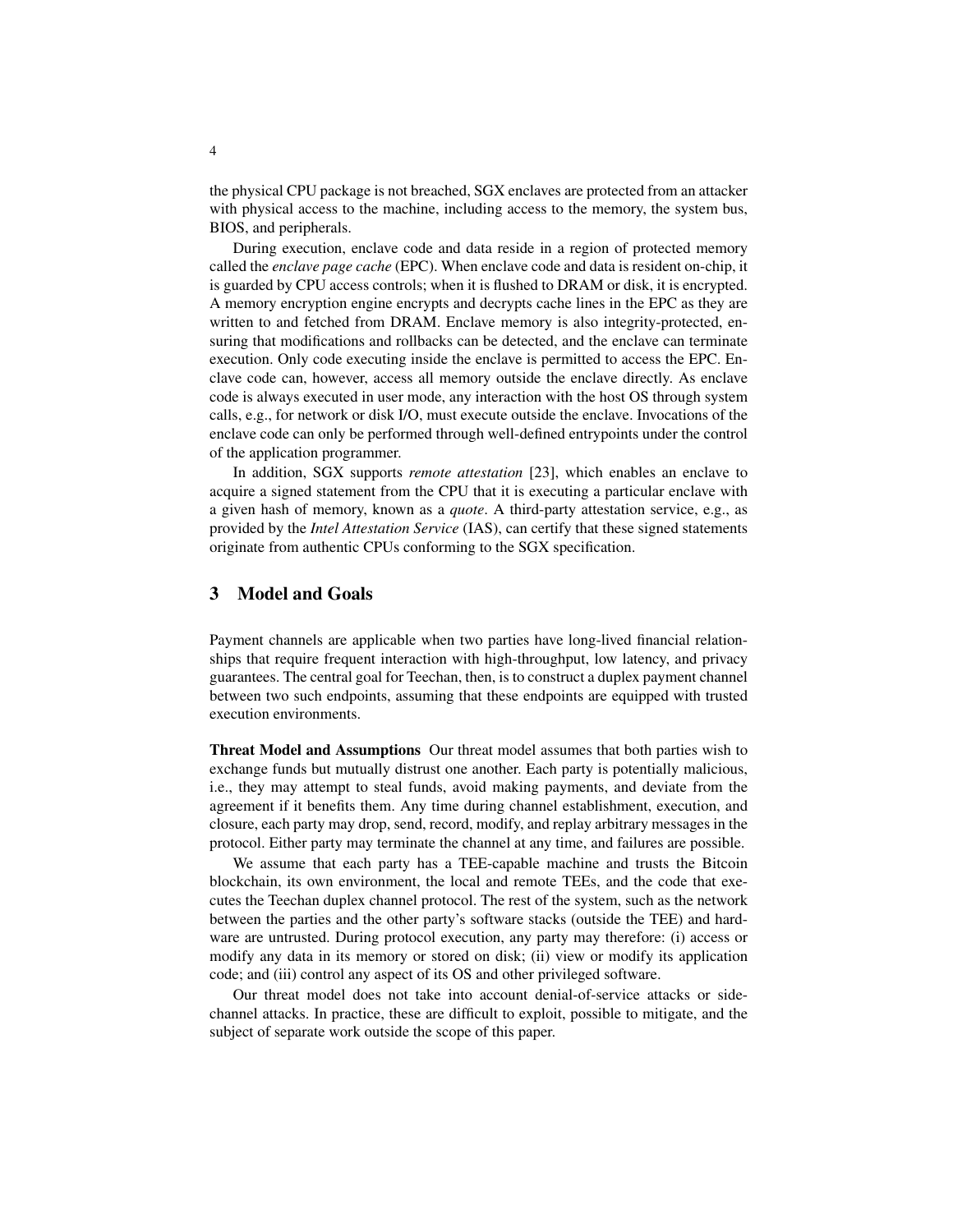Goals A payment channel should operate as follows. A channel is established with a *setup transaction* in the blockchain to which each party deposits an amount as credit. While the channel is open, each party can pay its counterparty via transaction messages sent from the payer to the payee. A payment can only be claimed if it was granted by a party, that is, theft should not be possible. At any point in time, the channel has a balance that must reflect the difference between the amounts paid in each direction. The balance should never exceed the credit in either direction. Either party can terminate the channel at any time and settle the balance with a terminating transaction that it places in the blockchain. The terminating transaction reflects a balance that comprises all payments made by the terminator and all payments received by the terminator from its counterparty. Failures should only negatively impact the party who failed.

Parties should only need to synchronize with the Bitcoin network during channel establishment and at the point of settlement. In particular, they should not need to monitor the blockchain during the lifetime of the channel.

### 4 Teechan

The intuition behind Teechan is to exploit trusted execution environments (TEEs) to act as a trusted third party between two parties, *Alice* and *Bob*.

At a high-level, Teechan works as follows. First, at setup, the TEE at each party is securely given mutual secrets belonging to both parties. These secrets can be used at any time to settle the channel, without needing cooperation. Next, while the channel is open, the TEEs maintain channel state internally, free from tampering due to the guarantees of trusted execution. Updates (payments) are performed through a secure interface. Finally, Teechan leverages secure execution to settle the channel at termination. Only on termination does a TEE generate a Bitcoin transaction that can be placed in the blockchain.

Unlike previous approaches [13, 33], Teechan does not make a settlement transaction available until channel termination. The availability of such a transaction is the root cause behind much of the complexity of today's payment channel implementations: it causes race conditions, requires a timely response when leaked to the network prematurely, and requires additional infrastructure for monitoring. This factoring of crucial channel functionality into TEEs yields a simple and efficient approach.



Fig. 1. Teechan Duplex Channel Architecture (Entities trusted by *Alice* are shaded.)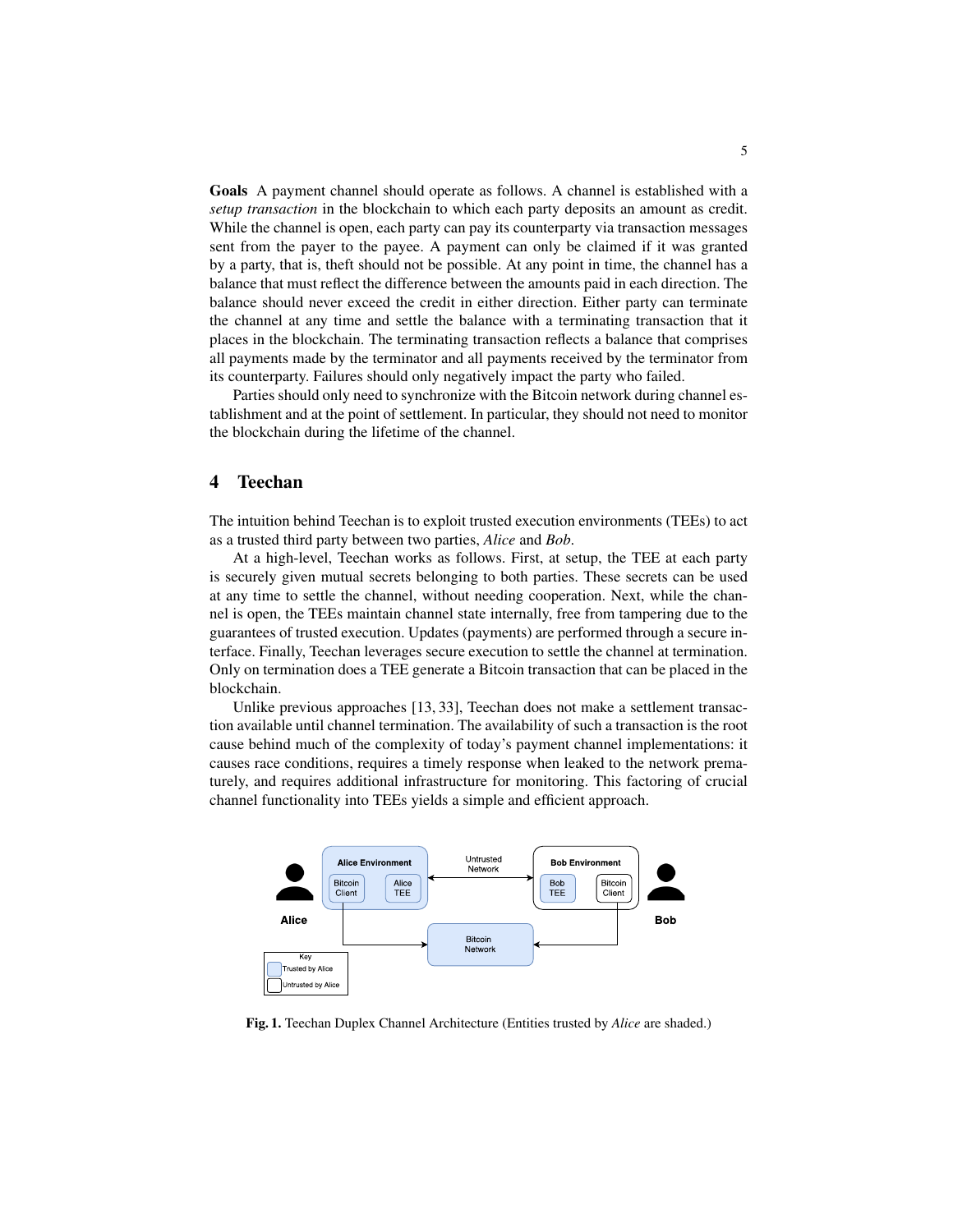Figure 1 shows the Teechan duplex channel architecture. Both *Alice* and *Bob* run their own TEEs alongside a connection to the Bitcoin network. This connection is only used during channel establishment and closure. The figure highlights the entities trusted by *Alice*. An identical figure can be constructed for *Bob* using symmetry of the channel. We next describe the protocol, and informally analyze its security in Section 4.2.

#### 4.1 Protocol

The Teechan channel protocol operates in three phases: (i) *channel establishment*, (ii) *channel operation*, and (iii) *channel settlement*. Figure 2 shows the messages exchanged during each of these phases in detail. *Alice*, *Bob*, *Alice's TEE* (denoted TEE <sup>A</sup>) and *Bob's TEE* (denoted  $TEE_B$ ) are modeled as separate entities.

For simplicity, we ignore mining fees in our example, although they are supported in our implementation and affect only the initial setup and the final settlement transactions.

A. Channel establishment In the first phase, Teechan establishes the duplex payment channel between *Alice* and *Bob*. Similar to prior work [18, 13, 33], we construct a payment channel using *setup* and *refund* transactions. Both *Alice* and *Bob* deposit funds into a *2-of-2 multisig* Bitcoin address, forming a *setup* transaction. A *refund* transaction is constructed that spends the *setup* transaction and returns *Alice* and *Bob*'s deposits back to them. The *refund* transaction is bounded by a lock-time using the nLockTime [35] transaction field, making it valid only starting some time in the future. The channel must be terminated prior to this time, otherwise either party can terminate the channel as if no transactions took place.

- A1. First, *Alice* and *Bob* each provision their TEEs to construct *setup* and *refund* transactions. This requires: (i) their Bitcoin *private keys*,  $k_{BTC,A}$  and  $k_{BTC,B}$ ; (ii) the *unspent transactions outputs sets* that they wish to include in the *setup* transaction,  $UTXO<sub>A</sub>$  and  $UTXO<sub>B</sub>$ ; and (iii) the amount to deposit in the *setup* transaction,  $BTC_A$  and  $BTC_B$ .
- A2. Second,  $TEE_A$  and  $TEE_B$  establish a secure communication channel, authenticating each other through remote attestation. To achieve this, each TEE generates an asymmetric encryption key pair and a random secret key using a secure random number generator.  $TEE_A$  binds the generated asymmetric public key to a quote, and sends it to Bob. Using this quote, Bob can then verify that any message encrypted under  $K_A$  can be decrypted solely by  $TEE_A$ , and that  $TEE_A$  is running the desired Teechan code with the requisite binary hash. The same is done in the reverse direction, so  $TEE_A$  obtains Bob's public key. Upon successful mutual verification,  $TEE_A$  and  $TEE_B$  know that any data encrypted under  $K_A$  and  $K_B$  can only be read by the opposite TEE. This establishes a confidential communication channel.
- A3. TEE<sub>B</sub> then presents its random secret key (denoted  $ID_B$ ), along with Bob's *setup* data that it received in step A1, to  $TEE_A$ . A signature over this message, under the private key of  $TEE_B$  (denoted  $Sigk_B$ ), is also presented to ensure that it came from  $TEE_B$ .  $TEE_A$  generates the signed *setup* and *refund* transactions internally, and reveals to Alice the hash of the *setup* transaction, denoted  $Setup_{Hash}$ , as well as the *refund* transaction. Only TEE<sub>A</sub> knows the *setup* transaction at this point.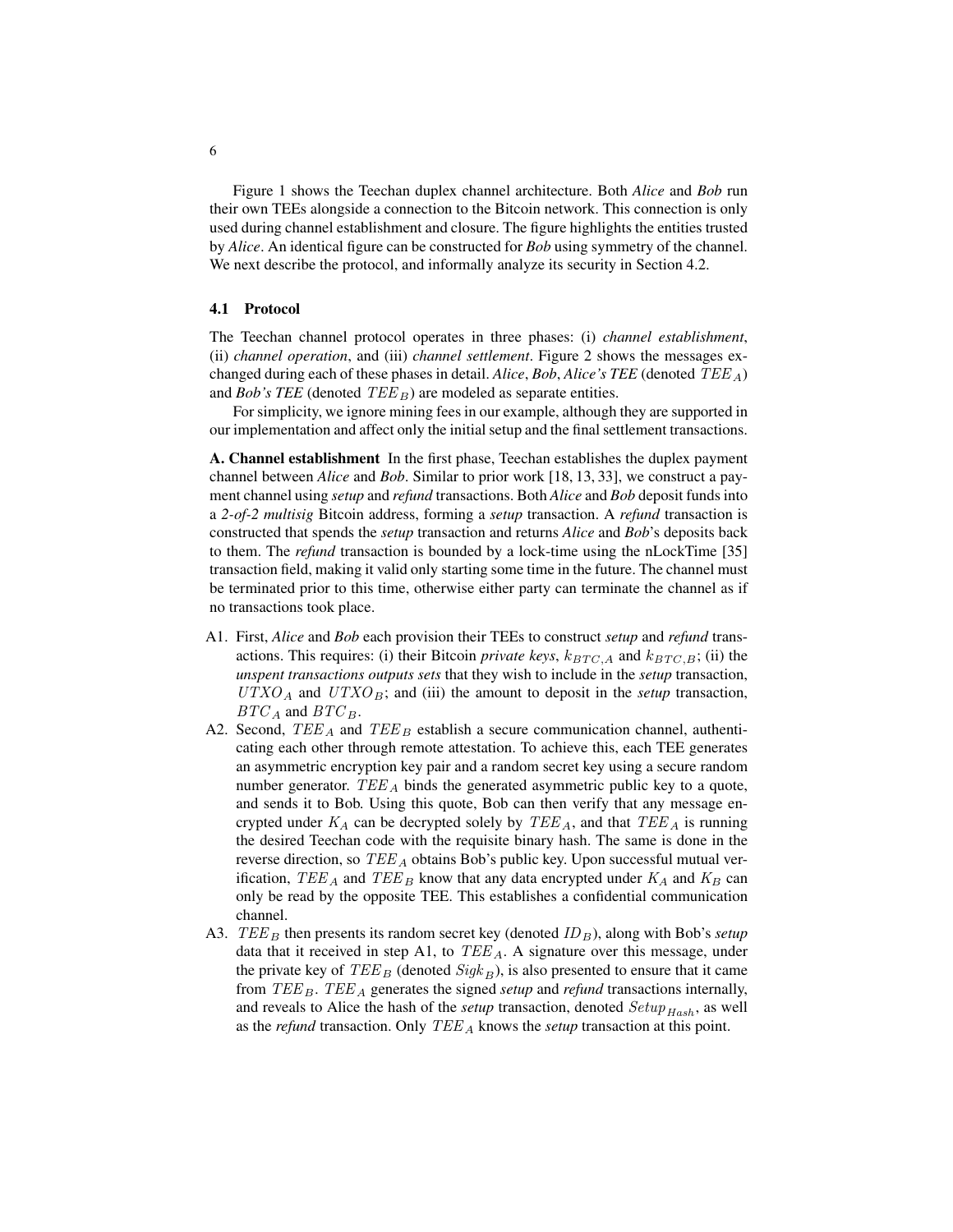$TEE_A$  then presents its random secret key  $ID_A$ , along with Alice's *setup* data that it received in step A1 and the corresponding signature  $Sigk_A$ , to  $TEE_B$ .  $TEE_B$ generates the *setup* and *refund* transactions internally, and reveals both to Bob. Bob then broadcasts the *setup* transaction onto the blockchain, establishing the channel. Alice is notified of channel establishment by noting a transaction matching  $Setup_{Hash}$  on the blockchain.

Note that Bob could maul the *setup* transaction before broadcasting it, making Alice's *refund* transaction invalid. In this case, Alice presents the mauled *setup* transaction to TEE <sup>A</sup> to issue a new *refund* transaction that closes the channel immediately. This requires that keys should never be re-used between separate channels, as is already a recommended good practice. In Teechan, mauling the *setup* transaction is equivalent to a denial-of-service attack.

At the end of this three-step handshake, a secure communication channel is established between the two TEEs. The slight asymmetry of the handshake is critical for achieving the termination and loss properties described in Section 4.2.

**B. Channel operation** Once a channel has been *established* between TEE<sub>A</sub> and TEE<sub>B</sub>, *Alice* and *Bob* can begin exchanging funds. In this phase, neither *Alice* nor *Bob* need to maintain a connection with the Bitcoin network. They can rapidly make transactions through peer-to-peer updates. Note that in Figure 2, payments made from *Bob* to *Alice* are shaded, but unlabeled, for illustration purposes only. These payments exhibit the same behavior, in a symmetric fashion, to the payments sent from *Alice* to *Bob*.

- B1. To send funds to Bob, *Alice* sends a request locally to TEE <sup>A</sup>, specifying the amount of Bitcoin that she wishes to transfer to Bob. These requests are denoted  $A_1$  through  $A_X$ , representing arbitrarily many payment requests.
- B2. When a TEE receives a payment request from the owner, it first checks that the current balance is greater than the amount to send. If so, it updates the balance and generates a message authorizing the payment. The message contains the random secret key of the paying TEE  $ID_A$  and the updated monotonic counter value. The message is encrypted under the appropriate asymmetric public key  $K_B$ . Alice sends this message to Bob.
- B3. Bob receives the message and sends it to  $TEE_B$ . Once the TEE receives the message, it decrypts it and asserts that it contains the correct secret key and that the value of the counter is greater by one than the previously presented counter. Then, it updates the balance and the counter for incoming messages. Finally, it notifies Bob of the new balance.

Note that each party, outside the TEE, is in charge of maintaining a reliable FIFO channel for the payment messages. This can be achieved with standard go-back-n or similar protocols. Tampering with the order of messages is equivalent to a denial-ofservice attack on the recipient only; the sender always processes a payment. It is therefore in the best interest of the receiver to ensure a reliable FIFO channel.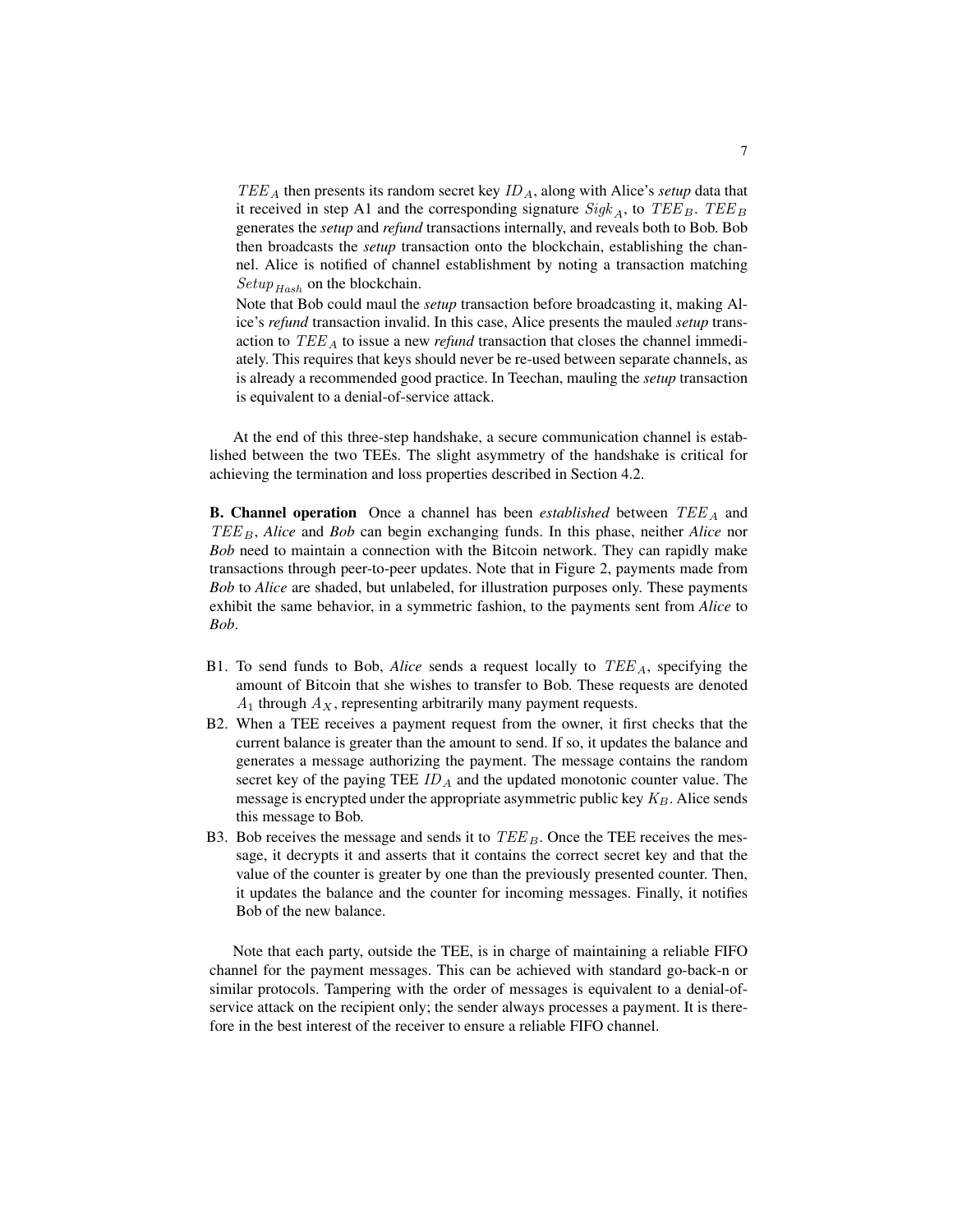

Fig. 2. Teechan Duplex Channel Protocol (For illustration purposes *Bob*'s payments to *Alice* are shaded, but unlabeled.)

C. Channel settlement The final stage of the Teechan protocol is *channel settlement*. In this phase, the payment channel is closed, and a valid transaction settling the balance between *Alice* and *Bob* is broadcast to the Bitcoin network, thus releasing the funds in the *setup* transaction.

C1. At any point during phase B, either party may send a *terminate* request to their TEE.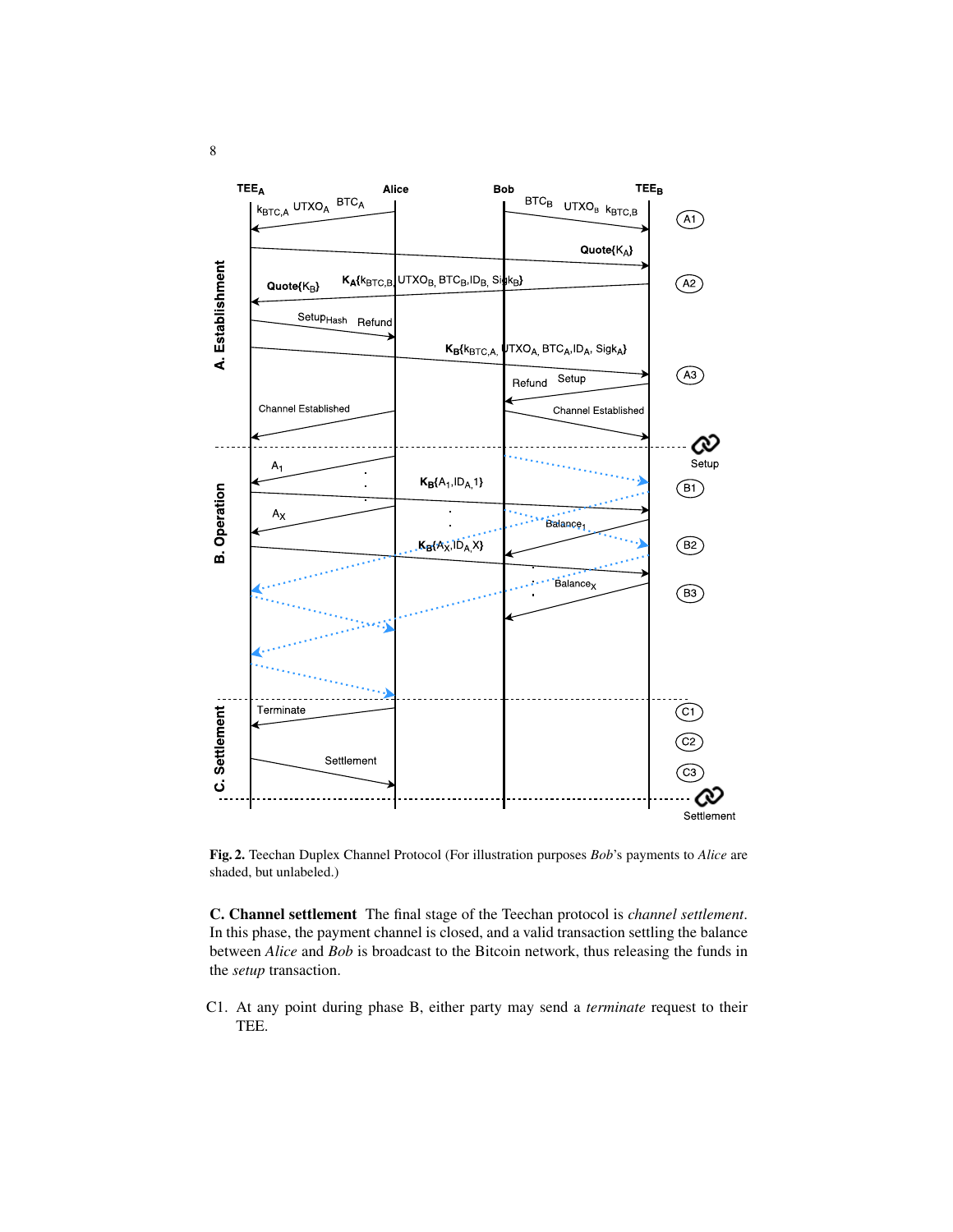- C2. Once a TEE receives a *terminate* request from its owner, it generates a *settlement* transaction signed with  $k_{BTC,A}$  and  $k_{BTC,B}$ , which spends the funds held in the *setup* transaction according to the current channel balance. It returns this transaction to the host, destroys all state held in TEE memory and halts its execution.
- C3. The party then forwards this to the Bitcoin network to complete the settlement.

Similar to the Lightning Network [33], Teechan payment channels do not suffer from channel exhaustion. Teechan enables infinite channel reuse: Alice and Bob can send funds back and forth until channel timeout.

Termination of a channel at the end of its lifetime is also similar to prior work. When the *refund* transaction becomes valid, either party can choose to broadcast the *refund* transaction, or to settle the current state of the channel, as described above. Whichever transaction is confirmed by the Bitcoin network dictates the outcome of the channel.

Note that a unilateral channel termination by Bob cannot harm Alice: he will not be able to receive further payments from Alice, but the closed channel will accurately reflect all payments of which Alice is aware. If Bob fails to broadcast the termination transaction to the Bitcoin network, Alice can independently close it from her side.

Teechan is not a consensus protocol, nor is it designed to solve the Byzantine-Generals Problem—Alice and Bob may not agree on the termination state, but Alice's termination state is guaranteed to be acceptable by Bob, and vice-versa.

#### 4.2 Security

In this section, we provide the intuition behind the security properties of the protocol. We defer formal proofs of security to the full paper.

Any time during channel establishment, execution and closure, each party may drop, send, record, modify, and replay arbitrary messages in the protocol. As such, we informally evaluate and discuss the security of our protocol against malicious and misbehaving parties. Note that any external adversary in the system, such as an attacker who has compromised the network, has fewer privileges than the counterparty in the channel, and so can be subsumed by a malicious counterparty. Arguing security against the opposite party in a channel is strong enough to protect against any external adversary.

During channel establishment, each TEE is provisioned with sensitive *setup* data from both parties. This is always performed through a secure interface, encrypted with a key internal to the TEE. Communication with the counter party's TEE is only performed after verifying that it is indeed a TEE executing the Teechan code. Finally, no party can access the *setup* transaction before the other party has the *refund* transaction. Therefore, at the end of channel establishment both parties have the refund transaction and only the TEEs have both secrets.

During channel operation, once a party receives a payment, the sending party's TEE has already registered this payment. Therefore, and due to the counter encoded in each payment message, a party cannot revert a payment that it has made when settling the channel. Early termination can only prevent a party from receiving future payments, not harming the other party.

*Intel SGX* We implement Teechan on Intel SGX. Intel SGX provides secure TEEs offering both execution integrity and confidentiality against an attacker on the same machine,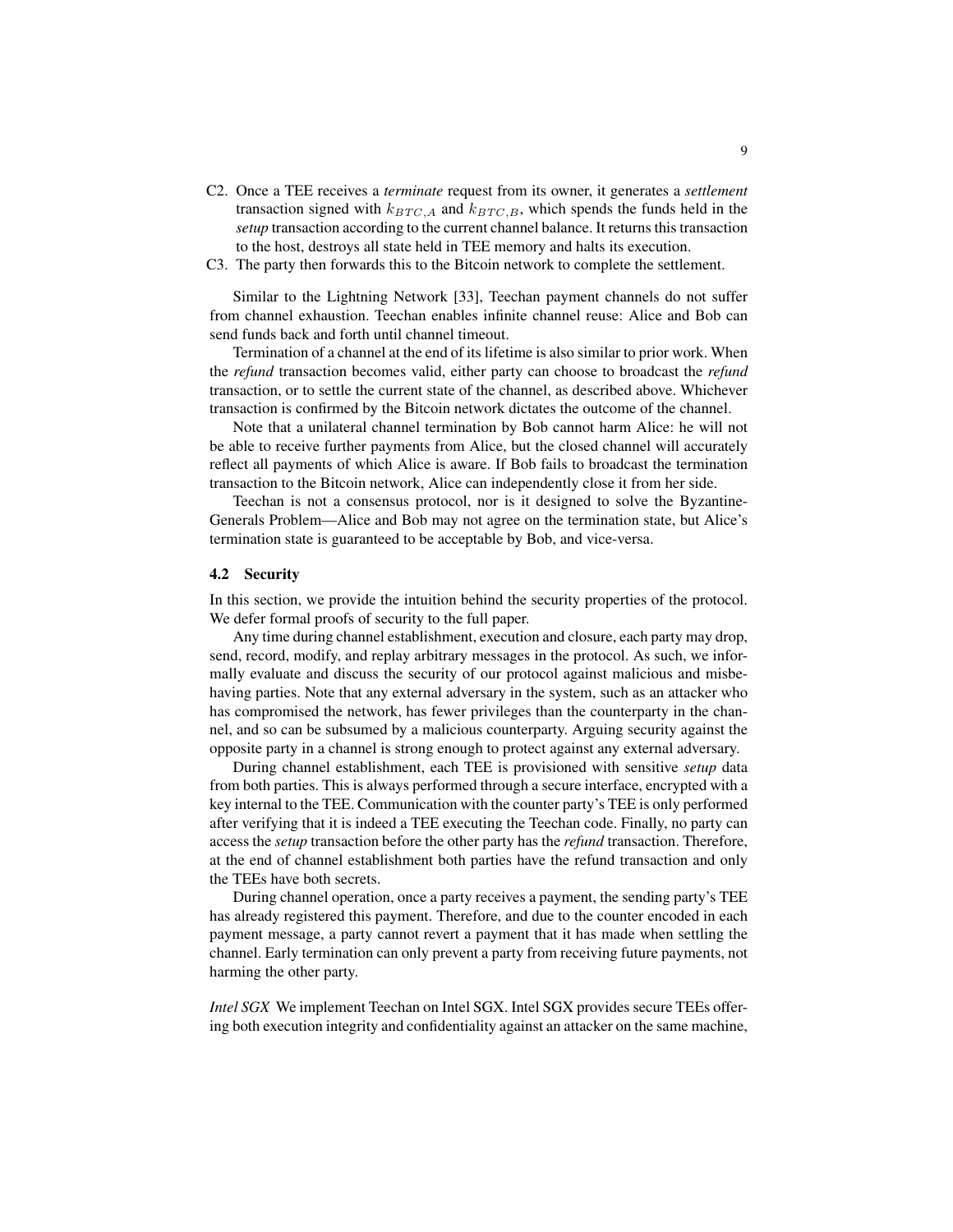even one with physical access. These hardware guarantees, coupled with Teechan's architecture, enable the resulting system to be resilient against an array of attacks. The tight integration of SGX with the CPU ensures that the cost to launch an attack, or even gather enough know-how to attempt one, are orders of magnitude higher than the value expected to be stored in payment channels. Given the current market share of Intel CPUs, users already implicitly trust a single hardware manufacturer with their secret keys. We repeat, however, that nothing in the Teechan protocol is Intel specific, and our protocol can be ported easily to, for example, a Ledger hardware security module [2].

Replay attacks are detrimental to Teechan security: if Alice could revert the system to an old state, she could take a snapshot when the balance is in her favor, and after sending payments to Bob, revert to that old state and settle the channel at a wrong balance. SGX protects running enclaves against replay attacks by protecting persistently stored snapshots from rollback attacks through non-volatile hardware monotonic counters, which prevent a stale enclave snapshot from being reused.

In our Teechan prototype, if Alice fails, she can either ask Bob to settle at the current balance, or wait until the refund transaction becomes available. It is straightforward to extend the prototype such that the enclaves persist their state to secondary storage, encrypted under a key and stored with a non-replayable version number from the hardware monotonic counter. Our current implementation, at the time of writing, does not leverage hardware monotonic counters, because, while the counters are fully supported by the existing hardware under Windows [21], the current SGX Linux SDK [20] does not expose them yet. Porting our protocol to Windows or support for monotonic counters in the Linux SDK can address this.

Currently, the validity of an Intel SGX attestation is certified through the Intel Attestation Service (IAS), which ensures that the quote originated from a genuine SGXcapable Intel CPU. In our prototype, we do not use a trusted connection between the enclave and the IAS; the quote is verified in untrusted code, executed by the owner of the enclave during the setup phase. This is benign because misbehavior by a party at this stage would only harm that party, as it would expose their private keys to a fraudulent remote enclave. Terminating the TLS connection to the IAS inside the enclave [40] would avoid this issue, but it is unnecessary under our trust model and would needlessly increase the trusted computing base.

### 5 Implementation & Evaluation

We evaluate Teechan using Intel SGX on the Bitcoin testnet. Our implementation is fully compatible with the standard Bitcoin network. We report preliminary measurements from this implementation to illustrate the range of achievable performance.

Teechan Implementation The Teechan prototype has two components: a Bitcoin client and an Intel SGX enclave application that executes the secure Teechan protocol. Each party in the payment channel maintains and executes their own client and enclave. For the Bitcoin client, we fork the open-source libbitcoin-explorer [26], a C++ Bitcoin library that communicates with the Bitcoin network. libbitcoin-explorer relays transactions and requests to a bitcoin-server [27], a full Bitcoin peer in the Bitcoin network. In our experiments, we use libbitcoin-explorer version 3.0.0 and communicate with a set of public-facing bitcoin-servers [37].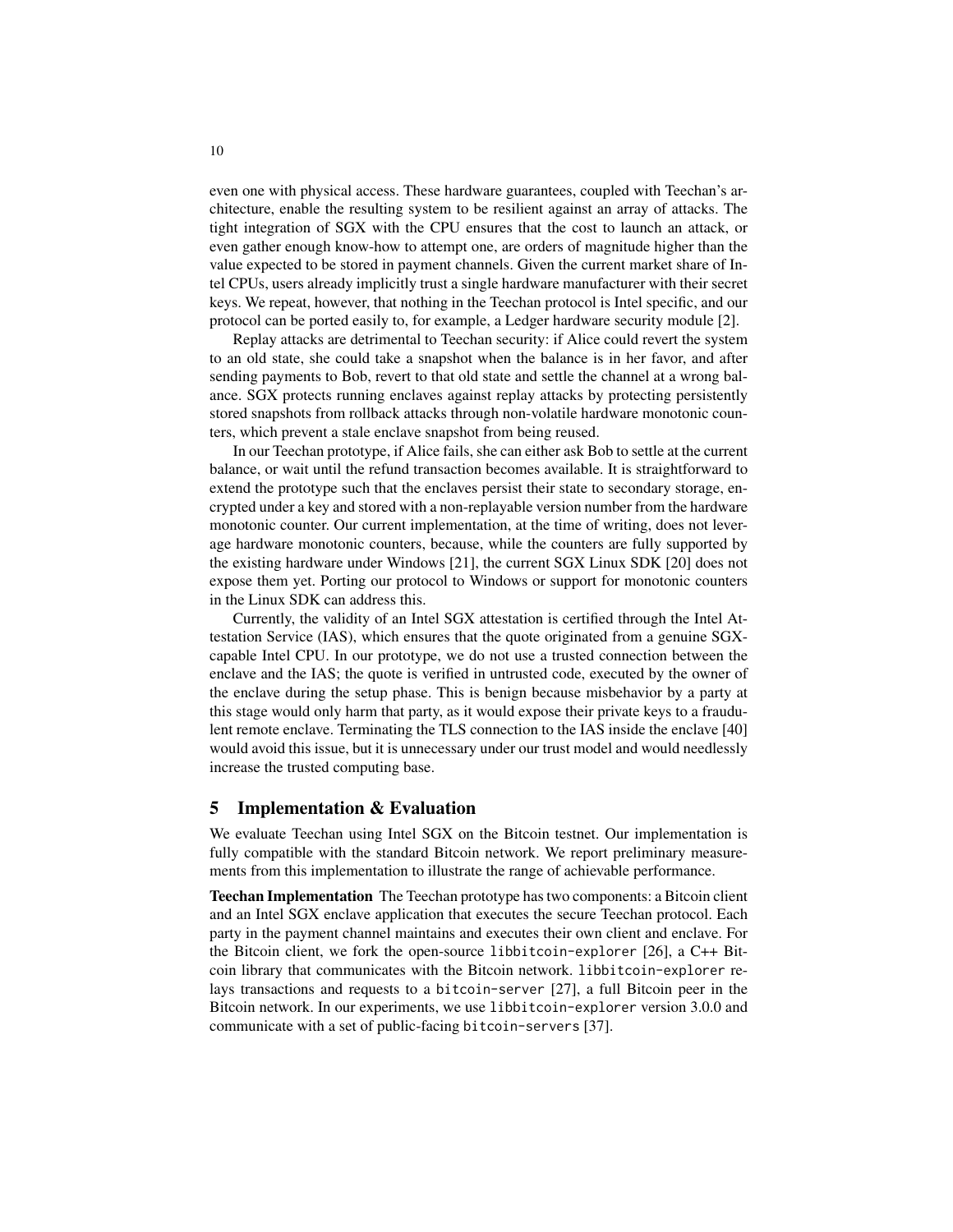For the Teechan enclave application, we port a subset of Bitcoin Core version 0.13.1 [3] to Intel SGX. Only some features of Bitcoin core are needed inside the enclave: (i) multisig address generation; (ii) transaction creation; (iii) transaction signing; and (iv) signature verification. For asymmetric encryption between enclaves, we use RSA with 4096-bit keys. Both libbitcoin-explorer and the Teechan enclave communicate over TCP using a lightweight message queuing library (ZeroMQ version 4.2.1 [39]).

Experimental Setup To evaluate Teechan, we run all experiments on a single machine, which forms a channel between two parties communicating through network sockets. We use an SGX-enabled 4-core Intel Xeon E3-1280 v5 at 3.7 GHz with 64 GB of RAM, and Ubuntu 14.04 with Linux kernel 3.19. We deactivate hyper-threading, compile the applications using GCC 5.4.0 with -O2 optimizations and use the Intel SGX SDK 1.7.

Performance We measure the time taken by Teechan to perform each of the three phases of the protocol. To measure the throughput, we emulate an exchange between two parties in which each party sends and receives payments sequentially in lock-step. We measure the time for 10 million transactions to be exchanged. These measurements yield an upper bound for our current implementation, as they eliminate network bandwidth and latency. We defer a thorough evaluation of Teechan under varying network conditions, enclave topologies, and transaction patterns to the full version of the paper.

Channel establishment and final settlement times are bounded by the time to place the transactions in the blockchain. Once the channel is set up, we measure an average latency of 0.40 ms and an average throughput of 2480 tx/s.

For the purpose of demonstration, we provide a reference to a Teechan payment channel that was established, operated, and settled on the Bitcoin test network. Each side deposited 50 bitcoin in the *setup* transaction<sup>3</sup>, and the channel was closed with a balance of 9 bitcoin for Bob<sup>4</sup>. A fee of 0.002 bitcoin was paid on each transaction.

# 6 Related Work

Direct payments were proposed by Chaum [8] in ecash to achieve privacy. The ecash assumptions are significantly weaker than those offered by payment channels. Mainly, cheating is enforced in retrospect, through external punishment mechanisms.

Several proposals address the performance issues of the Bitcoin network, from the GHOST protocol and alternatives to the chain structure [34, 25, 36], to alternative block generation techniques [15, 24, 32]. Others [29, 6, 30] build on classical consensus protocols [7] or operate in permissioned settings. While they all improve on the Nakamoto blockchain performance, none can reach the performance offered by direct channels that do not require global system consensus for each transaction.

Unidirectional Bitcoin *micropayment channels* were first informally discussed by Hearn and Spilman [18]. These could not be deployed directly as they require changes to the Bitcoin protocol, unlike Teechan. Alternative proposals for unidirectional micropayment channels have been made to avoid these changes, however, all unidirectional payment channels only operate in a single direction and suffer from channel exhaustion.

<sup>3</sup> http://tbtc.blockr.io/tx/info/d55dcfebff45d7e4f9970edd053c87cb0b659e459f4f6360d4a2c17837e79410 4 http://tbtc.blockr.io/tx/info/1a736822a4f518eb137658030f1e11a804d64d1da48c195222f604aaf2df908e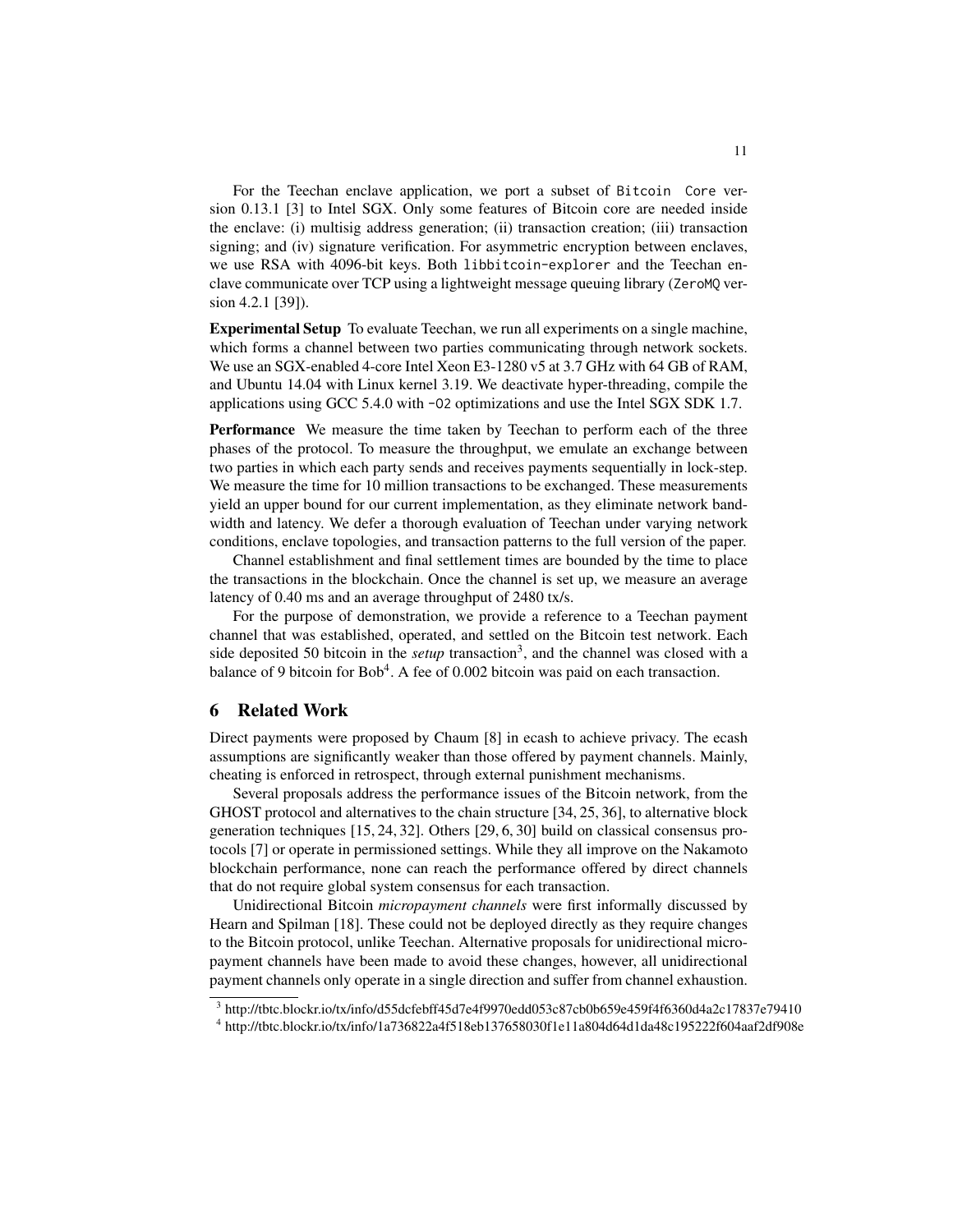Decker and Wattenhofer [14] were the first to realize Duplex Micropayment Channels (DMC), improving the exhaustion limit. In DMC, two parties form a pair of channels, one in each direction, and re-balance them as needed, that is, when the credit in one direction is depleted but after there have been transactions in the opposite direction. However, the number of resets possible is limited at channel construction, depending on the time allotted for the refund timeout and the bound on the time to place a transaction on the blockchain. Therefore the total amount that can be sent on the channel in one direction is bounded by the deposit amount times the maximal number of resets. DMC also requires changes to Bitcoin.

Additionally, on disagreement,  $1 + d + 2$  transactions have to be placed on the blockchain, where d represents the invalidation tree's active branch. In Teechan there is no limit on the total amount moving in any direction, and only 2 transactions are ever placed in the blockchain.

Lightning Network (LN) [33] allows for unlimited reuse of its channels. Two parties form a series of transaction structures, where each update invalidates the previous one. If a party tries to settle the channel on the blockchain with an invalidated state, its counterpart sees this transaction on the blockchain and can redirect all the deposited amount to itself. The performance impact of this protocol is that payments happen in a serial fashion, one at a time. Updating the balance takes about four message exchanges (from deciding on the new value to sending transaction signatures in a certain order). During these exchanges, no payments can be reliably made. In Teechan a payment is done with a single message, and payments in both directions can be made concurrently, making it full-duplex rather than half-duplex. Additionally, on disagreement, The Lightning Network places four transactions in the blockchain, while Teechan places only two.

Informal proposals have been sketched to potentially deploy Lightning Network on the Bitcoin network without any changes to the Bitcoin protocol. However, these come with various limitations; primarily, a channel can only be funded by a single party, and parties need to monitor the blockchain in order to react to invalidated states. This is not the case for Teechan however, as both parties can deposit into a Teechan channel, and neither party ever controls a transaction that reflects an old state.

Lightning Network effort aims to construct a multi-hop network of payment channels, a topic that is outside the scope of this report. We believe the LN network structure can be made to work with Teechan channels, a challenge we defer to future work.

Towncrier [40] uses a TEE to provide authenticated data feeds for smart contracts.

# 7 Conclusion

We presented Teechan, full-duplex payment channels based on the existing Bitcoin network with trusted execution environments. The Teechan prototype, built on Intel SGX, can achieve 2,480 tx/s and a transaction latency of 0.40ms in optimal conditions. It advances the state of the art by obviating the need to modify the underlying Bitcoin protocol for a practical deployment, improving channel performance, and reducing blockchain overhead.

#### Acknowledgements

This project received funding from the European Unions Horizon 2020 research and innovation programme under the SecureCloud (Grant agreement No. 690111) project.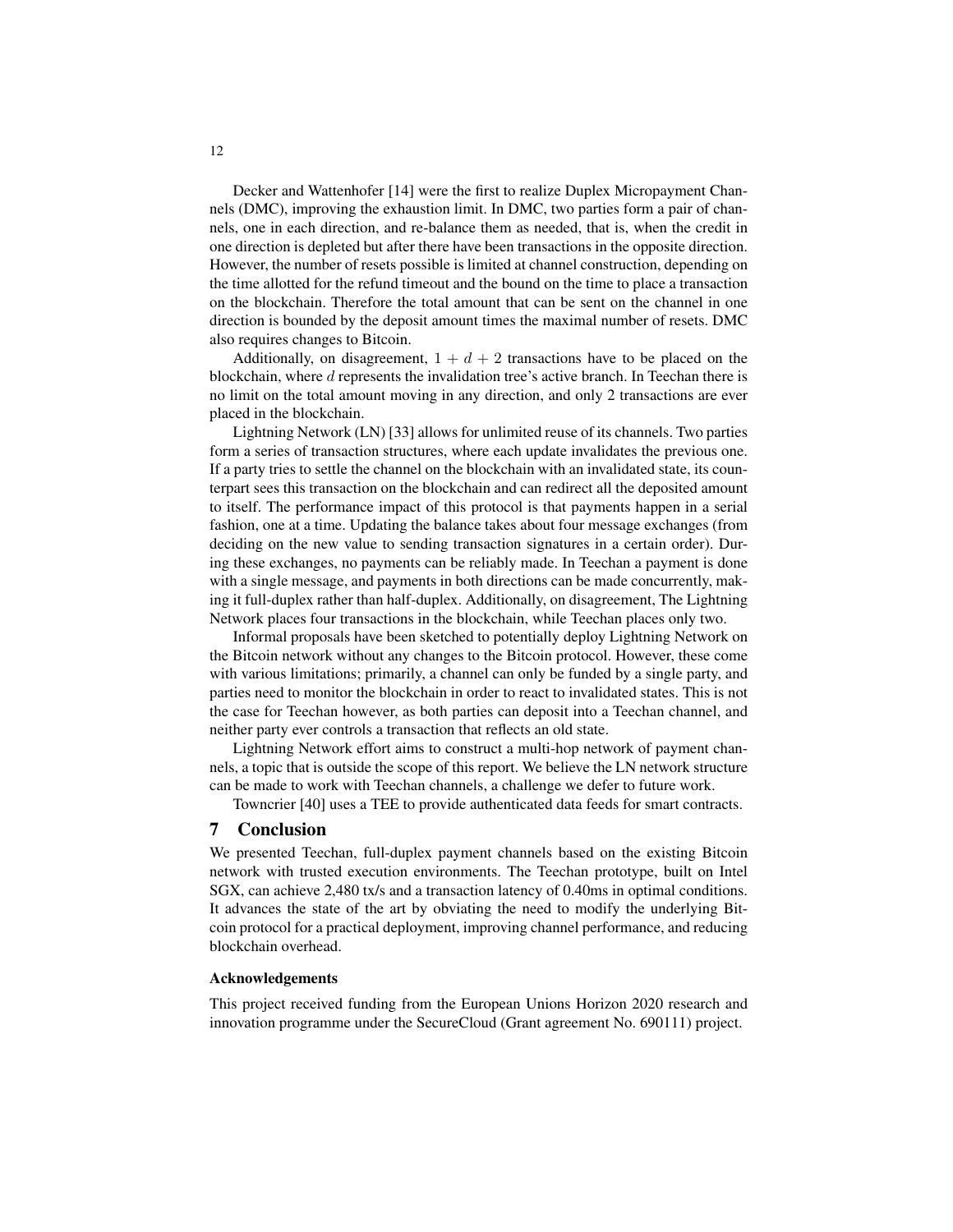# References

- 1. ANDRESEN, G. Increase maximum block size (bip 101). https://github.com/bitcoin/bips/blob/master/bip-0101.mediawiki, retrieved Dec. 2016.
- 2. BACCA, N. Attestation redux : proving code execution on the ledger platform. https://gist.github.com/sipa/c65665fc360ca7a176a6, retrieved December 2016.
- 3. BITCOIN COMMUNITY. Open source bitcoin client software. https://github.com/bitcoin/bitcoin.
- 4. BITCOIN COMMUNITY. Some things you need to know. bitcoin.org/en/you-need-to-know.
- 5. BLOCKCHAIN.INFO. Confirmed transactions per day. https://blockchain.info/charts/ntransactions?timespan=all. Accessed on 2016-12-15.
- 6. CACHIN, C. Architecture of the Hyperledger blockchain fabric. In *Workshop on Distributed Cryptocurrencies and Consensus Ledgers* (2016).
- 7. CASTRO, M., LISKOV, B., ET AL. Practical byzantine fault tolerance. In *OSDI* (1999), vol. 99, pp. 173–186.
- 8. CHAUM, D. Blind signatures for untraceable payments. In *Advances in Cryptology* (1983), vol. 82, pp. 199–203.
- 9. COINDESK.COM. Is segregated witness the answer to bitcoin's block size debate? http://www.coindesk.com/segregated-witness-bitcoin-block-size-debate/, retrieved December 2016.
- 10. COMMUNITY, B. Scalability. https://en.bitcoin.it/wiki/Scalability. Accessed on 2016-12-15.
- 11. COSTAN, V., AND DEVADAS, S. Intel SGX Explained. Tech. rep., Cryptology ePrint Archive, 2016.
- 12. CROMAN, K., DECKER, C., EYAL, I., GENCER, A. E., JUELS, A., KOSBA, A., MILLER, A., SAXENA, P., SHI, E., AND SIRER, E. G. On scaling decentralized blockchains. In *Proc. 3rd Workshop on Bitcoin and Blockchain Research* (2016).
- 13. DECKER, C., AND WATTENHOFER, R. A fast and scalable payment network with bitcoin duplex micropayment channels. In *Symposium on Self-Stabilizing Systems* (2015), Springer.
- 14. DECKER, C., AND WATTENHOFER, R. A fast and scalable payment network with Bitcoin Duplex Micropayment Channels. In *Stabilization, Safety, and Security of Distributed Systems - 17th International Symposium, SSS 2015, Edmonton, AB, Canada, August 18-21, 2015, Proceedings* (2015), Springer, pp. 3–18.
- 15. EYAL, I., GENCER, A. E., SIRER, E. G., AND VAN RENESSE, R. Bitcoin-NG: A scalable blockchain protocol. In *13th USENIX Symposium on Networked Systems Design and Implementation (NSDI 16)* (2016), pp. 45–59.
- 16. GARZIK, J. Block size increase to 2mb (bip 102). https://github.com/bitcoin/bips/blob/master/bip-0102.mediawiki, retrieved Dec. 2016.
- 17. GARZIK, J. Making decentralized economic policy. http://gtf.org/garzik/bitcoin/BIP100 blocksizechangeproposal.pdf, retrieved December 2016.
- 18. HEARN, M., AND SPILMAN, J. Bitcoin contracts. https://en.bitcoin.it/wiki/Contracts. Accessed on 2016-12-15.
- 19. INTEL. Product Change Notification. https://qdms.intel.com/dm/i.aspx/5A160770-FC47- 47A0-BF8A-062540456F0A/PCN114074-00.pdf, October 2015.
- 20. INTEL. Intel Software Guard Extensions (Intel SGX) SDK. https://software.intel.com/sgxsdk, 2016.
- 21. INTEL. Intel Software Guard Extensions (Intel SGX) Windows SDK. https://software.intel.com/sites/default/files/managed/b4/cf/Intel-SGX-SDK-Developer-Reference-for-Windows-OS.pdf, 2016.